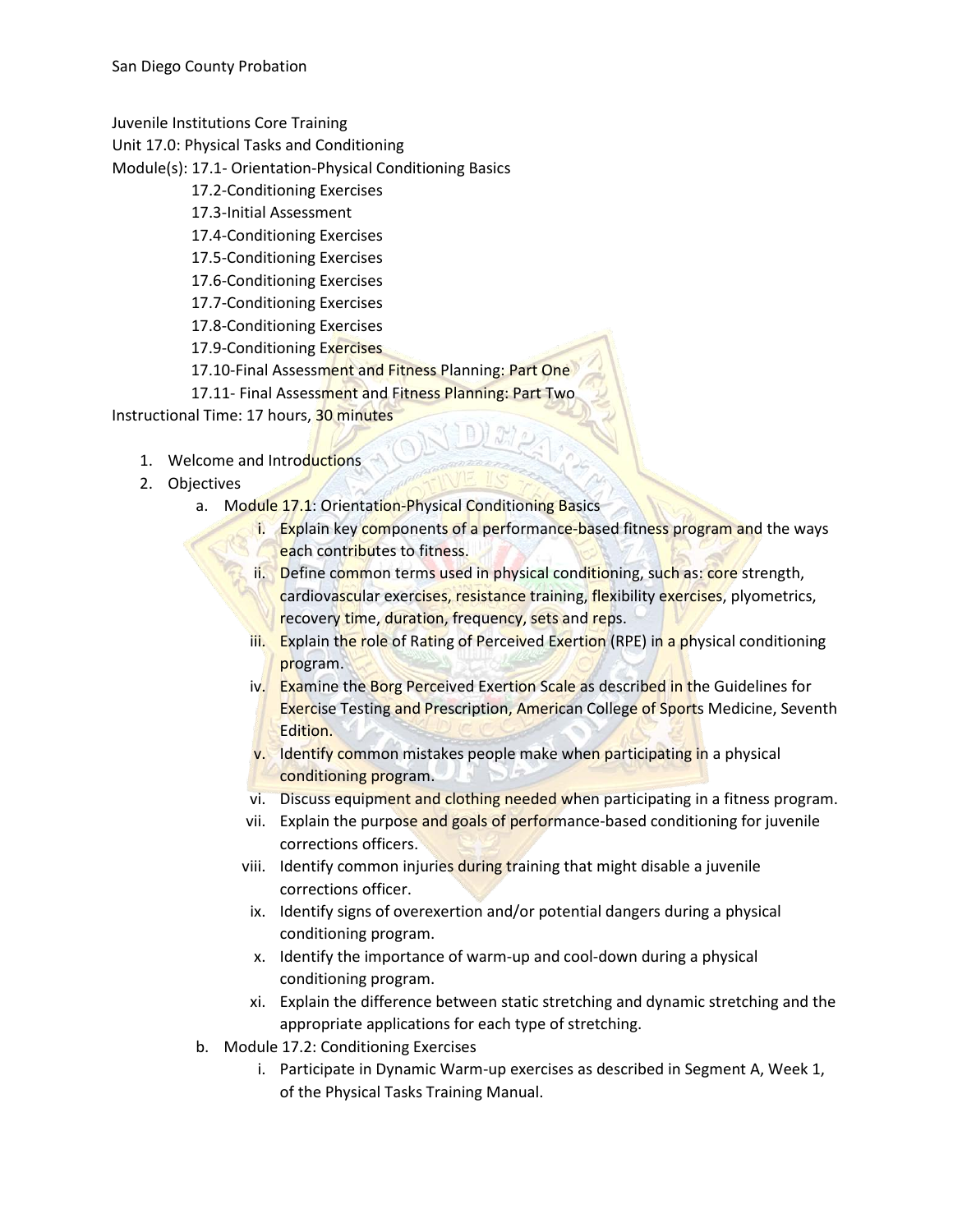- 1. 10 complete Arm Circles in each direction
- 2. 2-3 Side Bends per side
- 3. 10-20 Windmills
- 4. One set Trunk Twists, 8 reps per side
- ii. Participate in Low Intensity Strength exercises as described in Segment A, Week
	- 1, of the Physical Tasks Training Manual.
		- 1. One set Stomach Flutter Kicks for 7 reps
		- 2. One set Knee-to-Forehead for 5-7 reps per leg
		- 3. One set (up to 20 reps) Push-ups (military or modified)
		- 4. One set Sit-ups for 10-20 reps
		- 5. One set Side Leg Raises for 10-12 reps per leg
- iii. Participate in Core Strength exercises as described in Segment A, Week 1, of the Physical Tasks Training Manual.
	- 1. 3 sets of Prone Planks for 10 seconds each set; rest 10 seconds between each set  $N$
	- 2. 3 sets of Right-Side Hover for 10 seconds each set; rest 10 seconds between each set
	- 3. 3 sets of Left Side Hover for 10 seconds each; rest 10 seconds between each set.

iv. Participate in Low Intensity Plyometric exercises as described in Segment A, Week 1, of the Physical Tasks Training Manual.

- 1. 3 sets of warm-up Skipping for 10 skips each set; rest 30 seconds in between each set.
- 2. 3 sets of Skipping-for-Height for 10 skips each set; rest 1 minute between each set.
- v. Participate in Upper Body Strength exercises as described in Segment B, Week 1, of the Physical Tasks Training Manual.
	- 1. One set Wrist Curls for 3 reps with weight of "somewhat hard."
	- 2. One to three sets of Arm Curls for 6 reps with weight of "somewhat" hard."
- vi. Participate in Lower Body Plyometric exercises as described in Segment B, Week 1, of the Physical Tasks Training Manual.
	- 1. One set of Two-Foot Hops 10 times.
	- 2. One set of Single-foot, Side-to-Side Hops 10 times.
	- 3. One set of Two-Foot, Side-to-Side Hops 10 times.
- vii. Participate in Lower Body Strength exercises as described in Segment B, Week 1, of the Physical Tasks Training Manual.
	- 1. One to three sets of 6 reps Leg Press with a weight that feels "somewhat hard", or Modified Wall Sits (up to 30-40 second hold), 2 reps
- viii. Participate in Cardiovascular exercise by walking or jogging 1 mile as described in Segment D of the Physical Tasks Training Manual.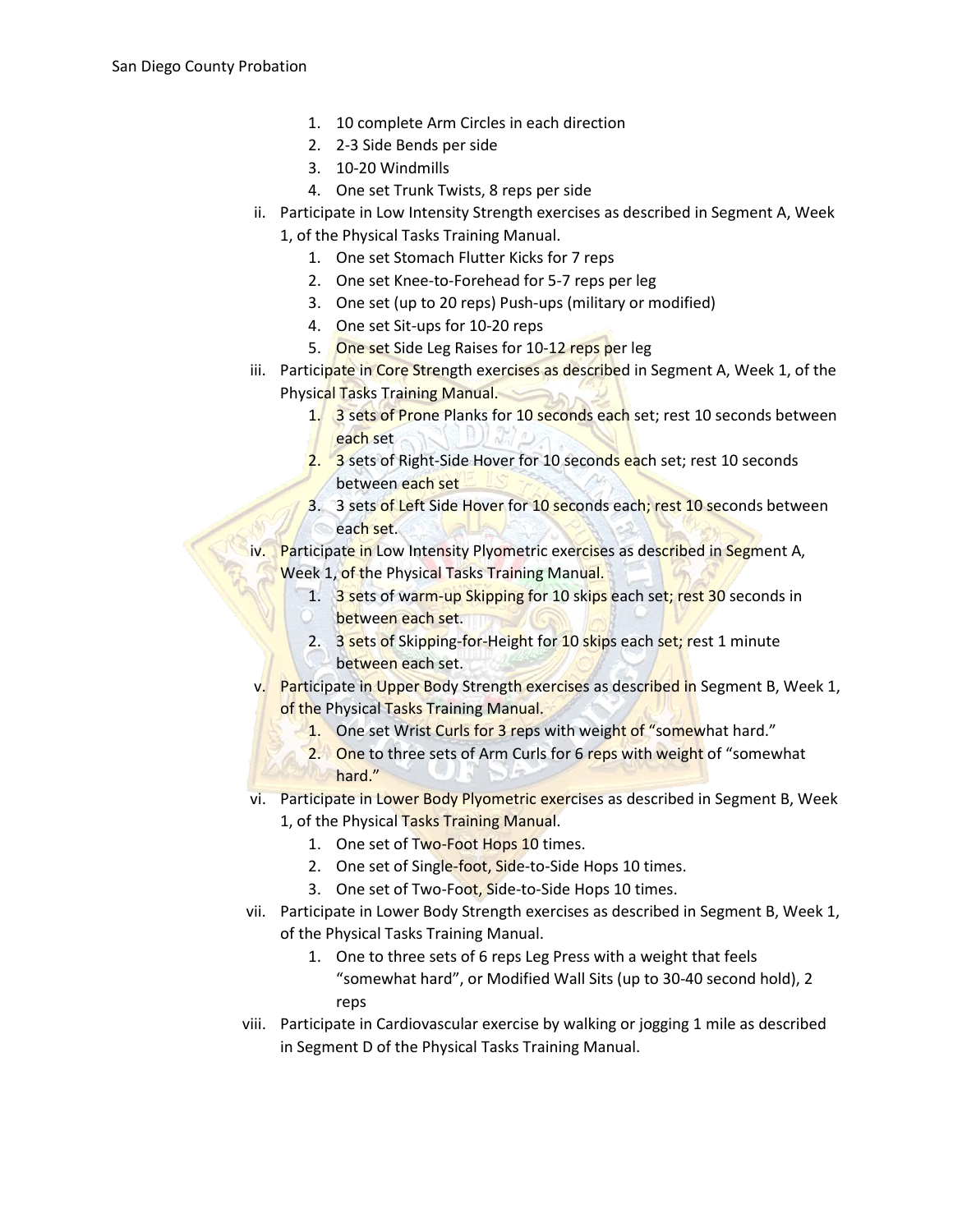- ix. Participate in Cool Down exercises as described in Segment E, Week 1, of the Physical Tasks Training Manual. Cool Down exercises are provided to bring a slow decline in Heart Rate towards near pre-exercise level. If duration of more than 3 minutes is required, it should be extended for safety reasons.
	- 1. 3 sets of Calf Stretch for 5 seconds each set; rest 15 seconds between sets.
	- 2. 3 sets of Quad Stretch for 5 seconds each set; rest 15 seconds between sets.
	- 3. 3 sets of Knee Hugs for 5 seconds each set; rest 15 seconds between sets.
	- 4. 3 sets of Stride Stretches for 5 seconds each set; rest 15 seconds between sets.
- c. Module 17.3: Initial Assessment
	- i. Practice the following two Work Sample Tests as described in the Physical Tasks Training Manual. N
		- 1. Dummy Lift: With knees bent, wrap arms around a hanging bag or dummy weighing up to 150 pounds, get a firm hold on it, then straighten legs to lift the bag or dummy high enough to create slack in the rope/chain; aim to hold for 30 seconds. Start with a 120-130 pound bag or dummy. As able to support bag or dummy successfully, increase weight in 10-20 pound increments and/or time spent supporting the bag or dummy.
		- 2. **ZWeighted Agility Run: Walk briskly or jog through a 150-foot zigzag** barrier course consisting of three sharp turns, pick up a 20-pound fire extinguisher or weighted tube bag at the 75 foot mark and carry it back through the course, walking briskly. Aim for completing the full course in 30 seconds.
- d. Module 17.4: Conditioning Exercises
	- i. Repeat Module 17.2
- e. Module 17.5: Conditioning Exercises
	- i. Perform Defensive Tactics Footwork as taught in Module 8.2 as cardiovascular exercise.
	- ii. Participate in Dynamic Warm-up exercises as described in Segment A, Week 2, of the Physical Tasks Training Manual.
		- 1. 10 complete Arm Circles in each direction
		- 2. 2-3 Side Bends per side
		- 3. 10-20 Windmills
		- 4. One set Trunk Twists, 8 reps per side
	- iii. Participate in Low Intensity Strength exercises as described in Segment A, Week 2, of the Physical Tasks Training Manual.
		- 1. Two sets Stomach Flutter Kicks for 7 reps
		- 2. One set Knee-to-Forehead for 8-10 reps per leg
		- 3. One set (up to 20 reps) Push-ups (military or modified)
		- 4. One set Sit-ups for 10-20 reps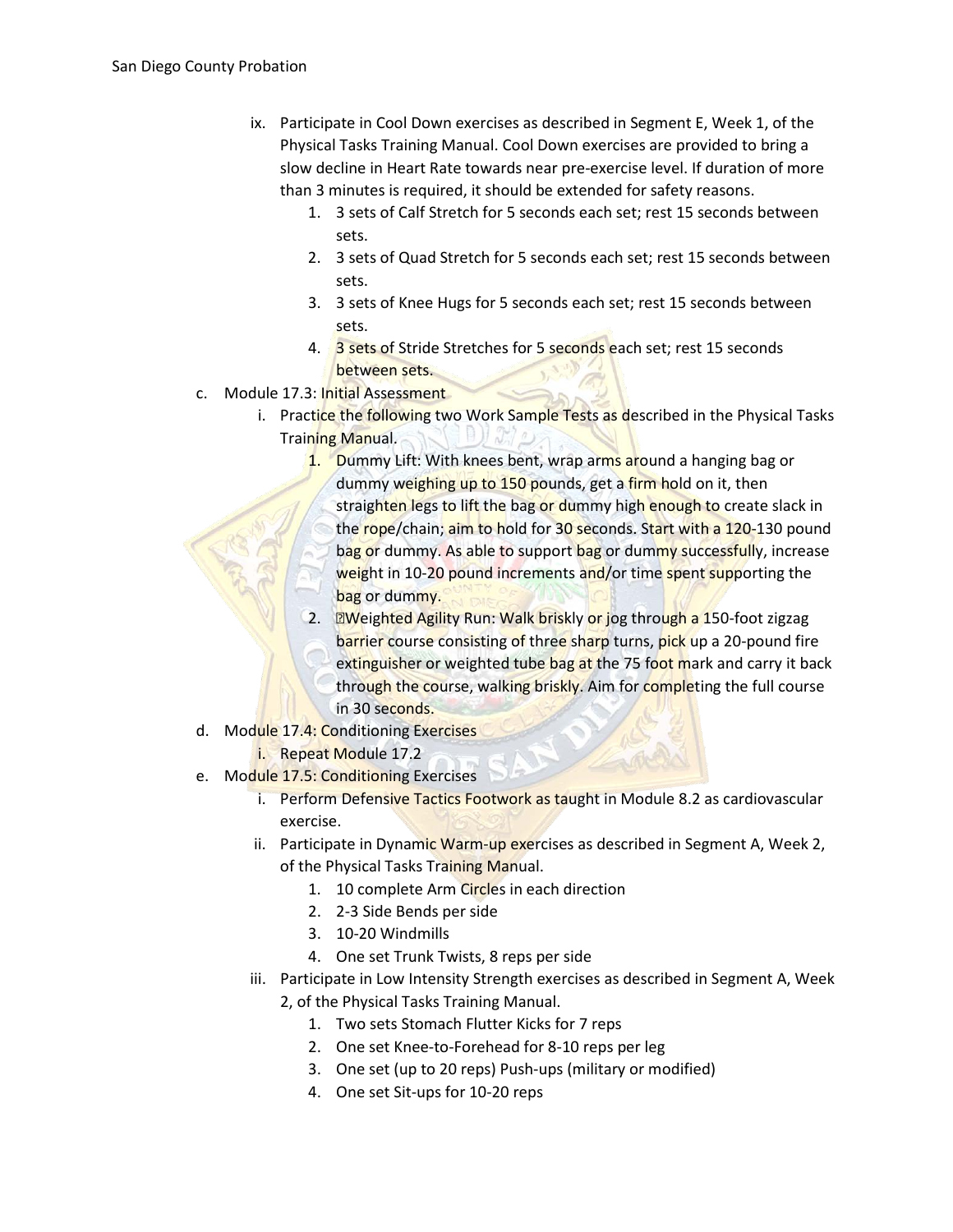- 5. Two sets Side Leg Raises for 13-15 reps per leg
- iv. Participate in Core Strength exercises as described in Segment A, Week 2, of the Physical Tasks Training Manual.
	- 1. 3 sets of Prone Planks for 15 seconds each set; rest 15 seconds between each set.
	- 2. 3 sets of Right-Side Hover for 15 seconds each set; rest 15 seconds between each set.
	- 3. 3 sets of Left Side Hover for 15 seconds each; rest 15 seconds between each set.
- v. Participate in Low Intensity Plyometric exercises as described in Segment A, Week 2, of the Physical Tasks Training Manual.
	- 1. 3 sets of warm-up Skipping for 10 skips each set; rest 20 seconds in between each set.
	- 2. 3 sets of Skipping-for-Height for 10 skips each set; rest 1 minute between each set.  $1 N$
- vi. Participate in two Upper Body Plyometric exercises as described in Segment B, Week 2, of the Physical Tasks Training Manual.
	- 1. 3 sets of Wheel Barrow for 16 steps\*
	- 2. 3 sets of Explosive Wall Push-ups for 10 reps<sup>\*</sup>
	- \*If equipment is available, choose one of two options below:
		- Alternative: Overhead throw with medicine ball or basketball (same # sets and reps), or
		- Alternative: Supine single arm overhead throw with medicine ball or basketball (same # sets and reps)
	- \*\*If equipment is available, choose one of two options below:
		- Alternative: Chest pass with medicine ball or basketball (same # sets and reps), or,
		- Alternative: Chest push with medicine ball or basketball (same # sets and reps)
- vii. Participate in Upper Body Strength exercises as described in Segment B, Week 2, of the Physical Tasks Training Manual.
	- 1. One set Wrist Curls for 6-8 reps with weight of "somewhat hard"
	- 2. One to three sets of Arm Curls for 6-8reps with weight of "somewhat hard."
- viii. Participate in Lower Body Plyometric exercises as described in Segment B, Week 2, of the Physical Tasks Training Manual.
	- 1. One set of Single-foot, Side-to-Side Hops 10 times.
	- 2. One set of Two-Foot, Side-to-Side Hops 10 times.
	- 3. One set of Standing Long Jump for 10 times
	- 4. One set of Standing Jump/Reach for 10 times.
	- 5. One set of Jump Over Barrier not exceeding 1.5 feet for 10 times.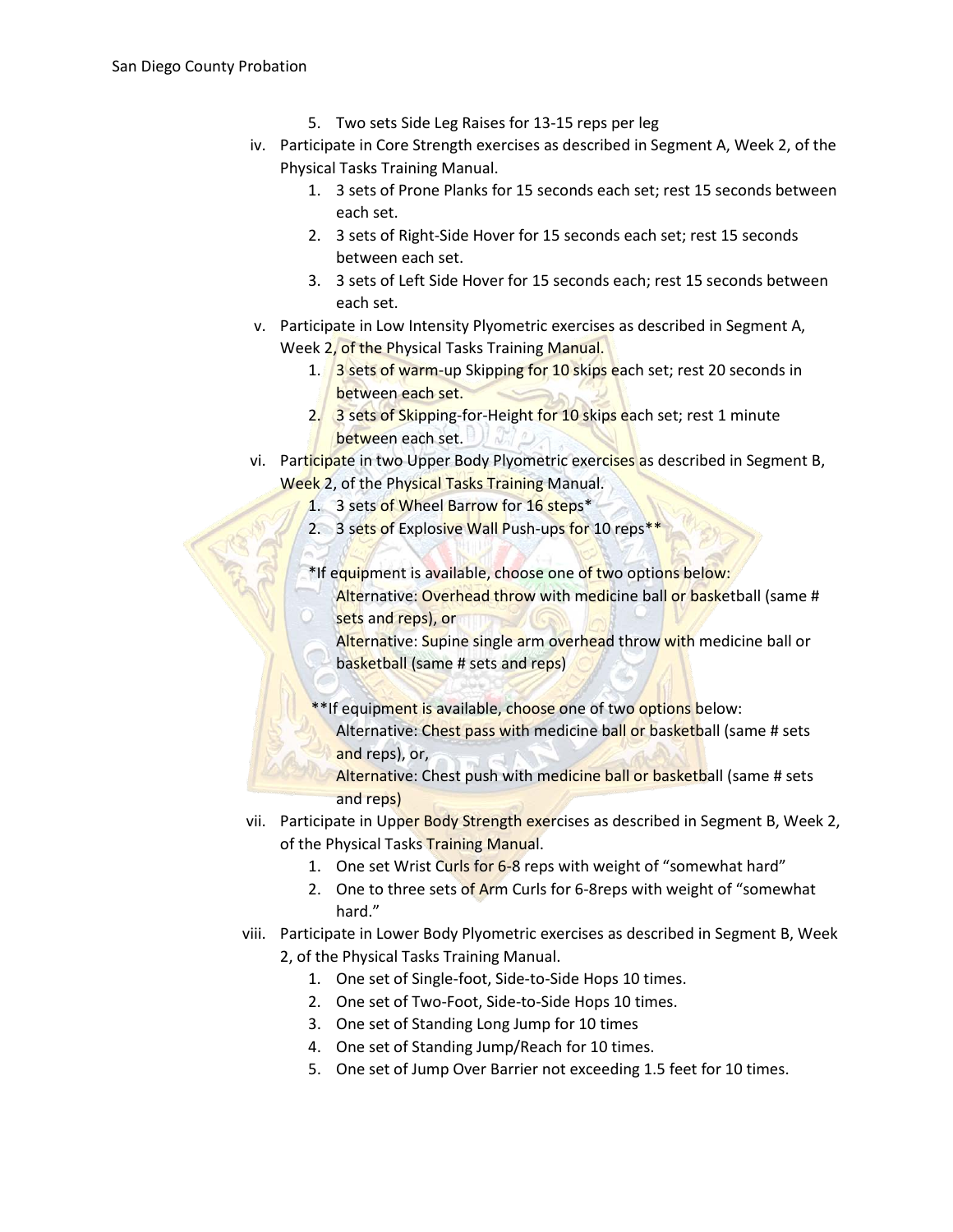- ix. Participate in Lower Body Strength exercises as described in Segment B, Week 2, of the Physical Tasks Training Manual.
	- 1. One to three sets of 6-8 reps Leg Press with a weight that feels "somewhat hard", or
	- 2. Modified Wall Sits (up to 30-40 second hold), 2 reps. (Work up to 2-3 sets if previously at one set.)
- x. Practice the four Work Sample Tests as described in the Physical Tasks Training Manual in the following order:
	- 1. 75 yard Sprint in 30 seconds or less: (Segment C) use moderate speed in initial sprints to avoid hamstring injury use a straight track
	- 2. 150-pound bag/dummy support as described in instructional objective 17.3.1.
	- 3. Weighted agility run as described in instructional objective 17.3.1.
	- 4. Drag a 150-pound bag or dummy for a distance of 20 feet within 30 seconds.
- xi. Participate in Cardiovascular exercise by walking or jogging 1.5 miles as described in Segment D, Week 2, of the Physical Tasks Training Manual.
- xii. Participate in Cool Down exercises as described in Segment E, Week 2, of the **Physical Tasks Training Manual. Cool Down exercises are provided to bring a** slow decline in Heart Rate towards near pre-exercise level. If duration of more than 3 minutes is required, it should be extended for safety reasons.
	- 1. 3 sets of Calf Stretch for 10 seconds each set; rest 20 seconds between sets.
	- 2. 3 sets of Quad Stretch for 10 seconds each set; rest 20 seconds between sets.
	- 3. 3 sets of Knee Hugs for 10 seconds each set; rest 20 seconds between sets.
	- 4. 3 sets of Stride Stretches for 10 seconds each set; rest 20 seconds between sets.
- f. Module 17.6: Conditioning Exercises
	- i. Repeat Module 17.5
- g. Module 17.7: Conditioning Exercises
	- i. Perform Defensive Tactics Footwork as taught in Module 8.2 for cardiovascular exercise
	- ii. Participate in Dynamic Warm-up exercises as described in Segment A, Week 3, of the Physical Tasks Training Manual.
		- 1. 10 complete Arm Circles in each direction
		- 2. 2-3 Side Bends per side
		- 3. 10-20 Windmills
		- 4. One set Trunk Twists, 8 reps per side
	- iii. Participate in Low Intensity Strength exercises as described in Segment A, Week 3, of the Physical Tasks Training Manual.
		- 1. Three sets Stomach Flutter Kicks for 7 reps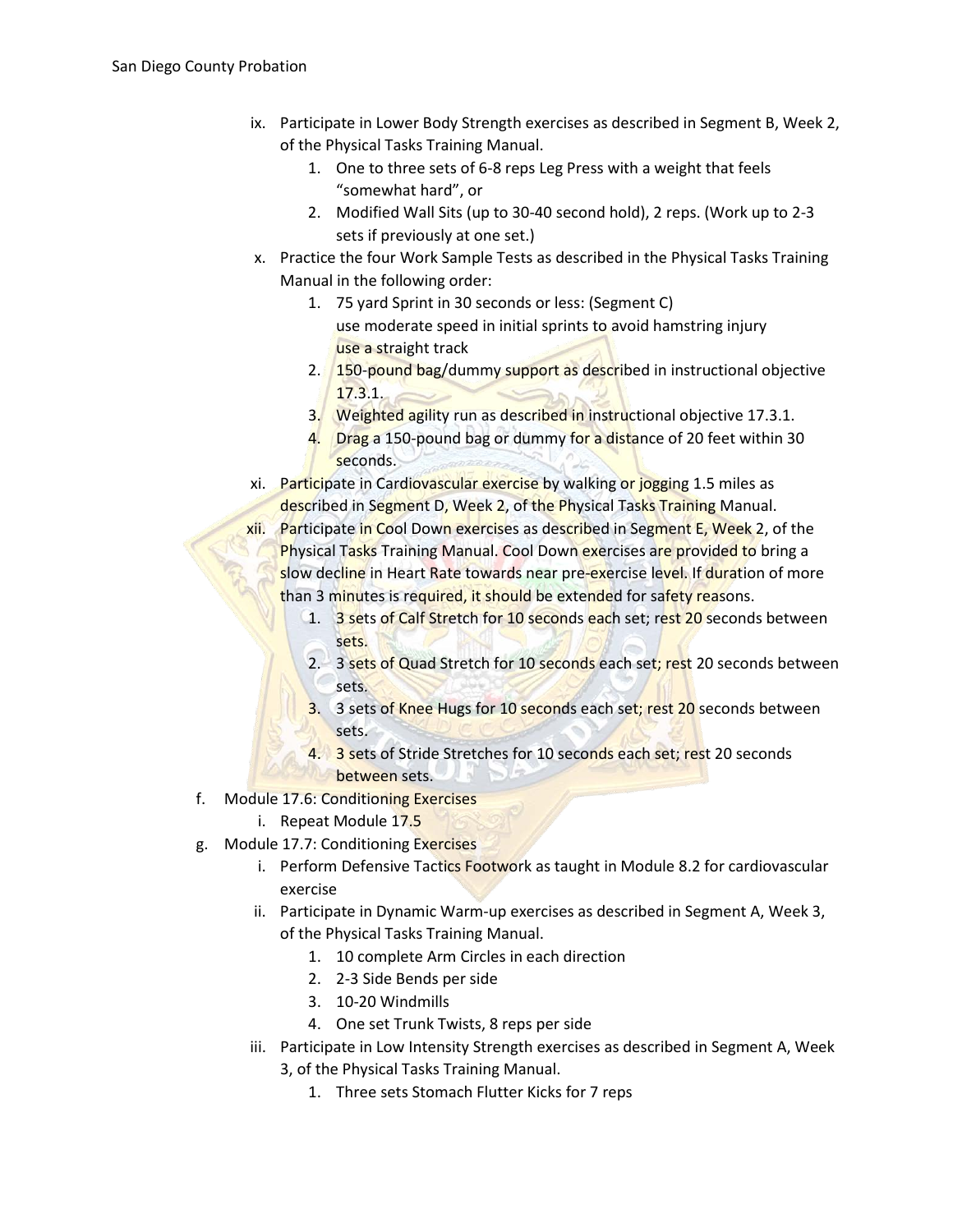- 2. One set Knee-to-Forehead for 11-13 reps per leg
- 3. One set (up to 20 reps) Push-Ups (military or modified)
- 4. One set Sit-ups for 10-20 reps
- 5. Two sets Side Leg Raises for 16-18 reps per leg
- iv. Participate in Core Strength exercises as described in Segment A, Week 3, of the Physical Tasks Training Manual.
	- 1. 3 sets of Prone Planks for 20 seconds each set; rest 20 seconds between each set
	- 2. 3 sets of Right-Side Hover for 20 seconds each set; rest 20 seconds between each set
	- 3. 3 sets of Left Side Hover for 20 seconds each; rest 20 seconds between each set.
- v. Participate in Lower Body Strength exercises as described in Segment B, Week 3, of the Physical Tasks Training Manual.
	- 1. One to three sets of 6-8 reps Leg Press with a weight that feels
		- "somewhat hard", or
	- 2. Modified Wall Sits (up to 30-40 second hold), 2 reps
- vi. Participate in Lower Body Plyometric exercises as described in Segment B, Week 3, of the Physical Tasks Training Manual.
	- 1. 2 Hexagon Drills for 24 touches each drill
		- a. Flexing knees, jump forward to 12 o'clock position, then back to starting point; repeat to 2, 4, 6, 8, and 10 o'clock positions.
	- 2. 2 Multi Jumps for Height for 10 jumps each set
		- a. Flexing knees, jump into the air as high as possible, reaching up with arm extended upward
- vii. Participate in one of three Lower Body Plyometric Circuits as described in Segment B, Week 3, of the Physical Tasks Training Manual. See diagrams. Perform 3 circuits. Take 5-minute rest between 17.7.7 and 17.7.8.
	- 1. Plyo Circuit I:
		- a. 3 Two Footed Hops
		- b. fast Jog or Run for 25 to 75 yards
		- c. 3 Single Foot Side-to-side Hops
		- d. fast Jog or Run for 25 to 75 yards
		- e. 3 Standing Long Jumps
		- f. fast Jog or Run for 25 to 75 yards
		- g. 3 Two Footed Side-to-side Hops
		- h. Six 25 to 75 yard Sprints; walk back to start between each sprint
	- 2. Plyo Circuit II:
		- a. 3 Two Footed Hops
		- b. fast Jog or Run for 25 to 75 yards
		- c. 3 Single Foot Side-to-side Hops
		- d. fast Jog or Run for 25 to 75 yards
		- e. 3 Jump Over Barriers
		- f. fast Jog or Run for 25 to 75 yards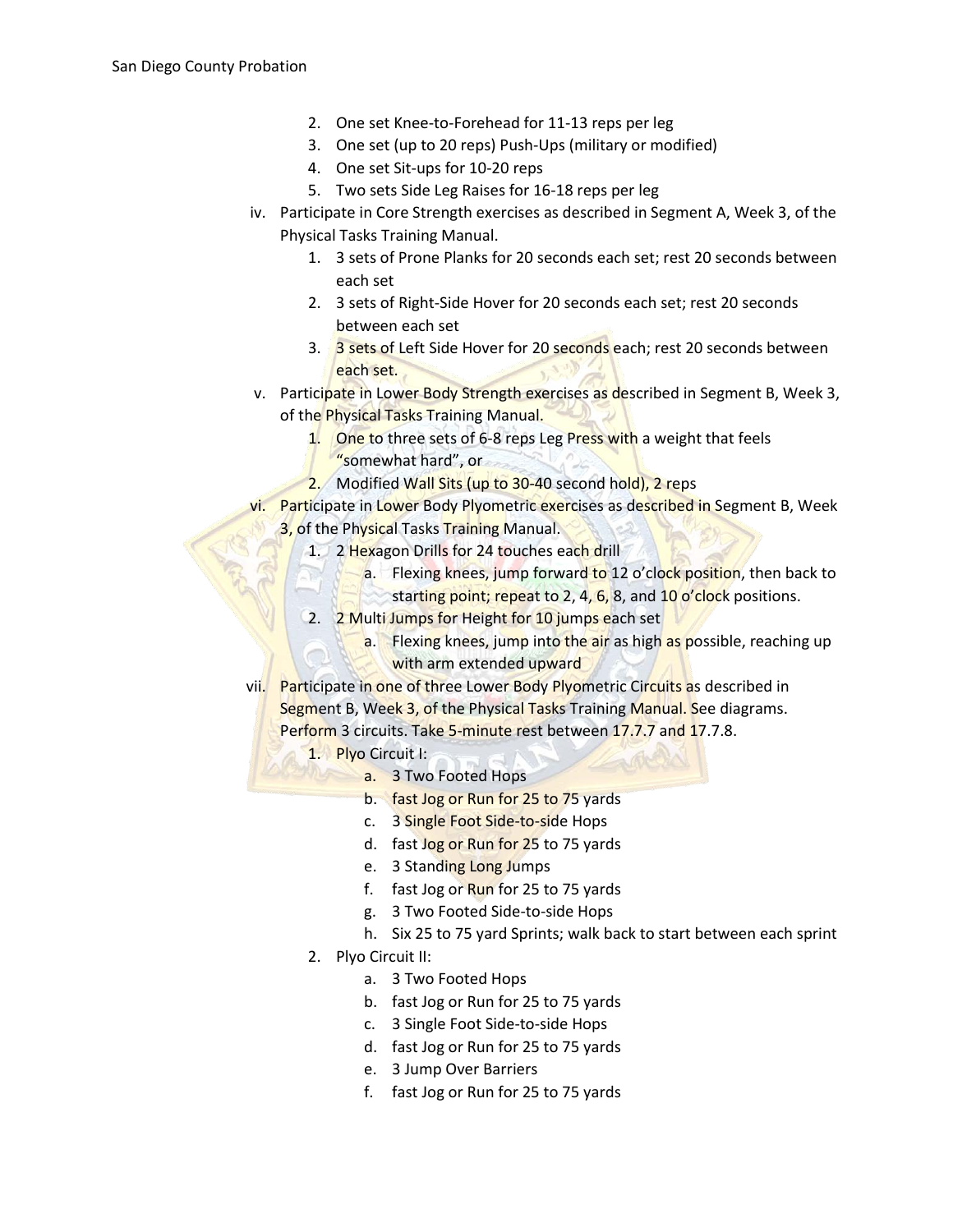- g. 3 Two Footed Side-to-side Hops
- h. Six 25 to 75 yard Sprints; walk back to start between each sprint
- 3. Plyo Circuit III:
	- a. 3 Two Footed Hops
	- b. fast Jog or Run for 25 to 75 yards
	- c. 3 Standing Long Jumps
	- d. fast Jog or Run for 25 to 75 yards
	- e. 3 Skips for Height
	- f. fast Jog or Run for 25 to 75 yards
	- g. 3 Single Foot Side-to-side Hops
	- h. Six 25 to 75 yard Sprints; walk back to start between each sprint
- viii. Participate in three Upper Body Plyometric exercises as described in Segment B, Week 3, of the Physical Tasks Training Manual.
	- 1. 3 sets of Wheel Barrow for 16 steps
	- 2. 3 sets of Explosive Wall Push-ups for 10 reps
	- 3. One set Push-up Jump for 8 reps
	- ix. Participate in Upper Body Strength exercises as described in Segment B, Week 3, of the Physical Tasks Training Manual.
		- 1. One set Wrist Curls for 6-8 reps with weight of "somewhat hard."
		- 2. One to three sets of Arm Curls for 6-8 reps with weight of "somewhat" hard."
	- x. Practice the four Work Sample Tests as described in the Physical Tasks Training Manual in the following order:
		- 1. Sprint 75-yards on a straight track in 30 seconds or less.
		- 2. Support the weight of a hanging 150-pound bag or dummy so that all the stress is taken off the rope or chain from which it is suspended for 30 seconds.
		- 3. Walk briskly or jog through a 150-foot zigzag barrier course consisting of three sharp turns, pick up a 20-pound fire extinguisher or weighted tube bag at the 75 foot mark and carry it back through the course, walking briskly. Complete the full course within 30 seconds.
		- 4. Drag a 150-pound bag or dummy for a distance of 20 feet within 30 seconds.
	- xi. Participate in Cardiovascular exercises by walking or jogging 2 miles as described in Segment D, Week 3, of the Physical Tasks Training Manual.
- xii. Participate in Cool Down exercises as described in Segment E, Week 3, of the Physical Tasks Training Manual. Cool Down exercises are provided to bring a slow decline in Heart Rate towards near pre-exercise level. If a duration of more than 3 minutes is required, it should be for safety reasons.
	- 1. 3 sets of Calf Stretch for 15 seconds each set; rest 25 seconds between sets.
	- 2. 3 sets of Quad Stretch for 15 seconds each set; rest 25 seconds between sets.